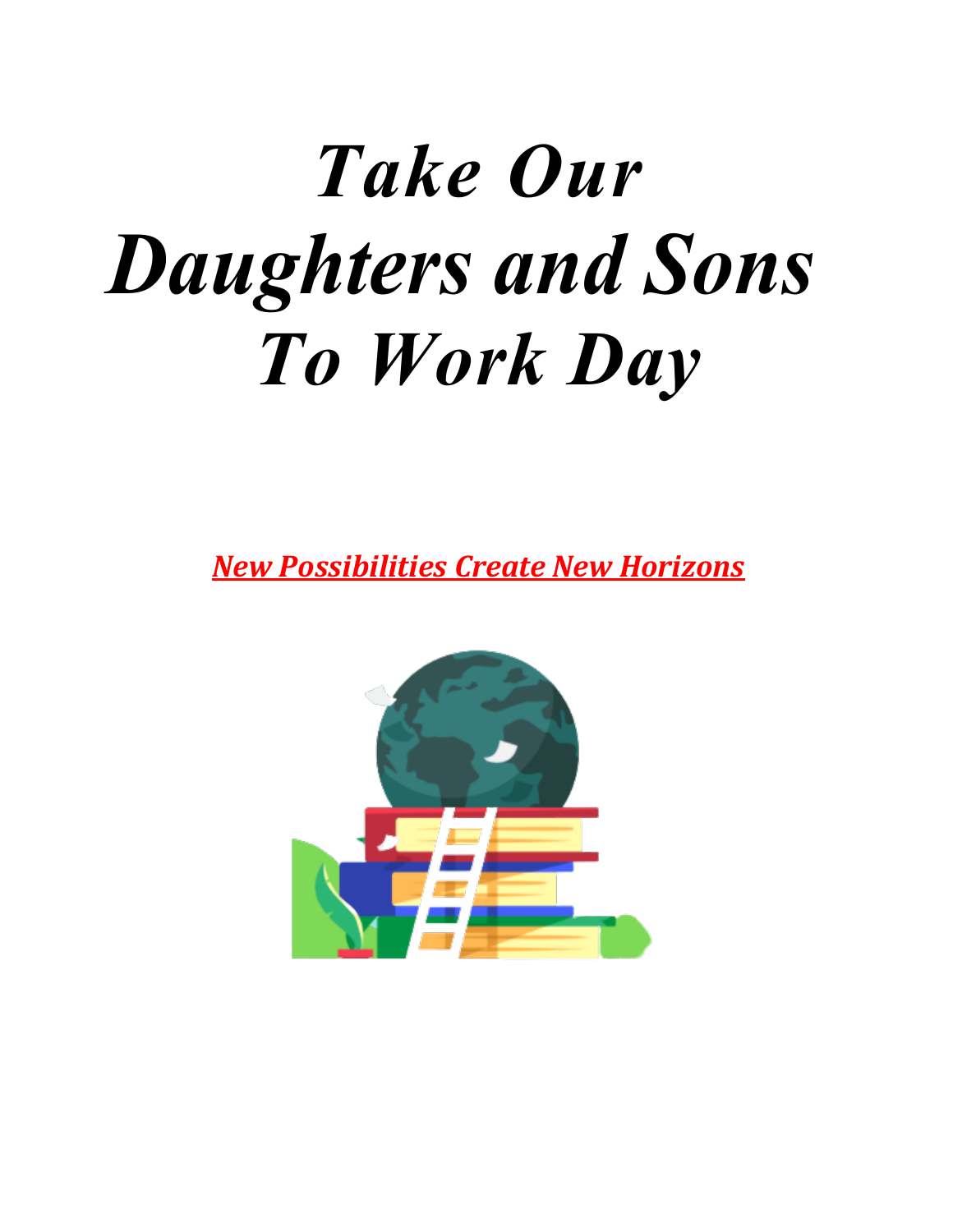# **Secondary School 2022 Activity Packet**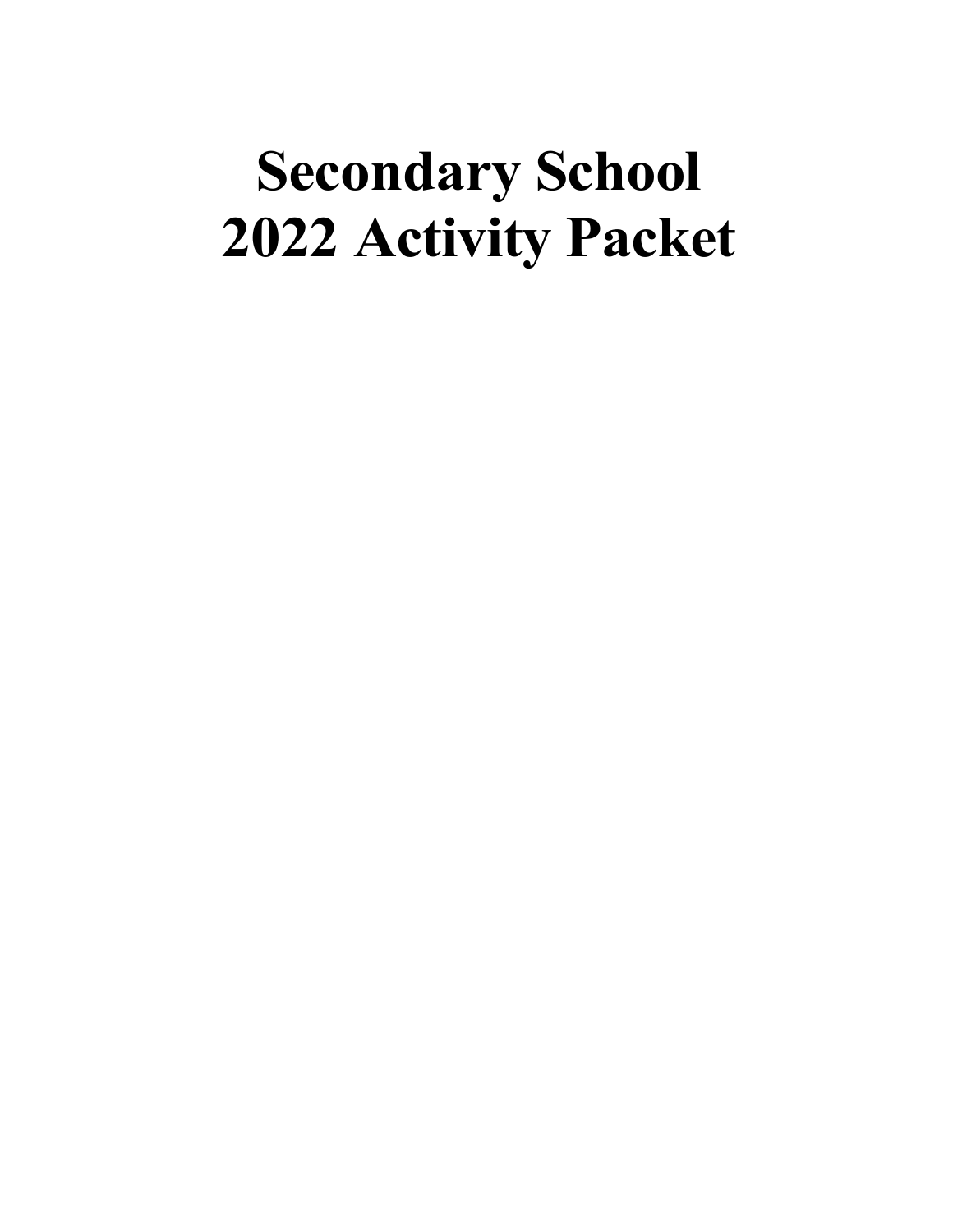# **Take Our Daughters and Sons to Work Day Program Guidelines Background and Eligibility**

Take Our Daughters and Sons to Work Day is an annual event, for children between the **ages of 8 and 18,**  sponsored by the Take Our Daughters and Sons to Work Foundation. With parental approval, students can participate by visiting a particular workplace of a parent, guardian, adult relative, or adult family friend.

Broward County Public schools will observe the National Take Our Daughters and Sons to Work Day on Thursday, April 28, 2022.

The Take Our Daughters and Sons to Work Day event is designed to assist students in formulating some ideas about future career paths. A day at work will heighten the aspirations of students and help them to make the connection between academic success and success in the world of work. In addition, this activity will provide the opportunity for parents and other adults to showcase their places of employment, explain their job responsibilities, introduce their co-workers, and present the various career choices that are available in the workplace.

Our goal is to make this day worthwhile for every participant. In an effort to ensure that students benefit from this experience, we have included recommended activities to be completed by participating students.

#### **Broward County Public Schools' Participation**

On April 28, 2022, all departments, schools, centers, and administrative offices will provide employees the opportunity to bring their child or a child who has the permission of his or her parent/guardian to work for the purpose of making the connection between school and work on Take Our Daughters and Sons to Work Day.

#### **Absences**

Take Our Daughters and Sons to Work Day is a District approved field trip and will not be considered an absence. Students should follow the guidelines in the current Code of Student Conduct booklet concerning pre-approved absences for educational reasons. Students must complete the District field trip forms at least five (5) days in advance. Students going to a workplace with a parent, adult relative, or adult family friend are on a field trip and are excused as described in the Code of Student Conduct.

Each student will be granted an excused absence to participate in the Take Our Daughters and Sons to Work Day on April 28, 2022.

#### **Make-Up Work**

Students who have prearranged an excused absence for April 28, 2022, have the responsibility to turn in all assignments on the day after the missed day, unless other arrangements have been made with the child's teacher(s), as delineated in the Code of Student Conduct booklet. Following participation in the Take Our Daughters and Sons to Work Day, principals and teachers should encourage the sharing of experiences by students who participate in this activity.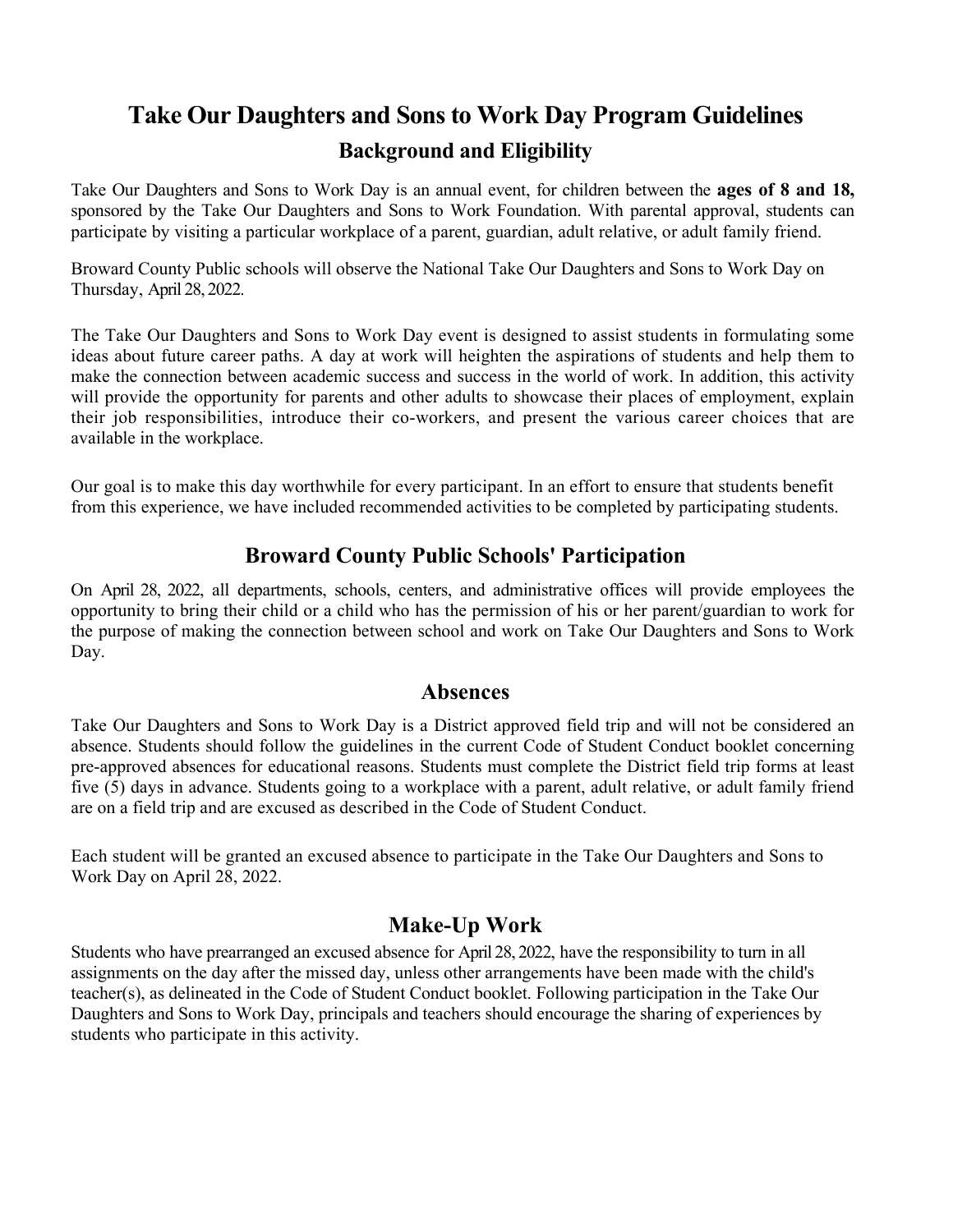#### **Special Activities**

Departments, schools, centers, and workplaces are encouraged to schedule special activities for students visiting their site. These activities could include visiting a variety of workstations, facilitating tours, hearing from special speakers, and/or having lunch as a group. By visiting a workplace, students will gain valuable information concerning the environment, work related technology, and educational requirements for various jobs.

#### **Liability**

Students are excused from school with the participating adult being responsible for transportation, safety, and student conduct. Children should not visit locations where dangerous or hazardous working conditions exist.

### **PLANNING TIPS FOR PARENTS OR ADULT CHAPERONES**

Whether you work for a large corporation, own a small business, police the streets, or teach at a university, you can impact a child's life by exposing them to new ideas and opportunities.

The most successful days are creative and productive. Think about what makes your company unique, and, most importantly, use your resources!

- Students can learn from every employee and department. Ask various employees within the organization to share their work experiences and encourage girls and boys to ask questions.
- Keep activities short. Interactive activities that are no more than 30 minutes in length are best. Younger students may have a shorter attention span during activities.
- Introduce students to technology. Demonstrate how various forms of technology/equipment are used and explain how it plays a vital role in the business.
- Let the student's teacher know that he or she will spend the day doing educational activities at work.
- Have the student complete the Take Our Daughters and Sons to Work Day Student Log and the Take Our Daughters and Sons to Work Day Activity Form. Students should take these forms back to school to demonstrate their participation in the educational activities during the visit.
- Please be sure that students are kept safe at all times.
- **Should you have any questions, please contact:**

**Christie McGowen, Curriculum Supervisor Career, Technical, Adult and Community Education [Christie.McGowen@browardschools.com](mailto:Christie.McGowen@browardschools.com) or 754-321-8400**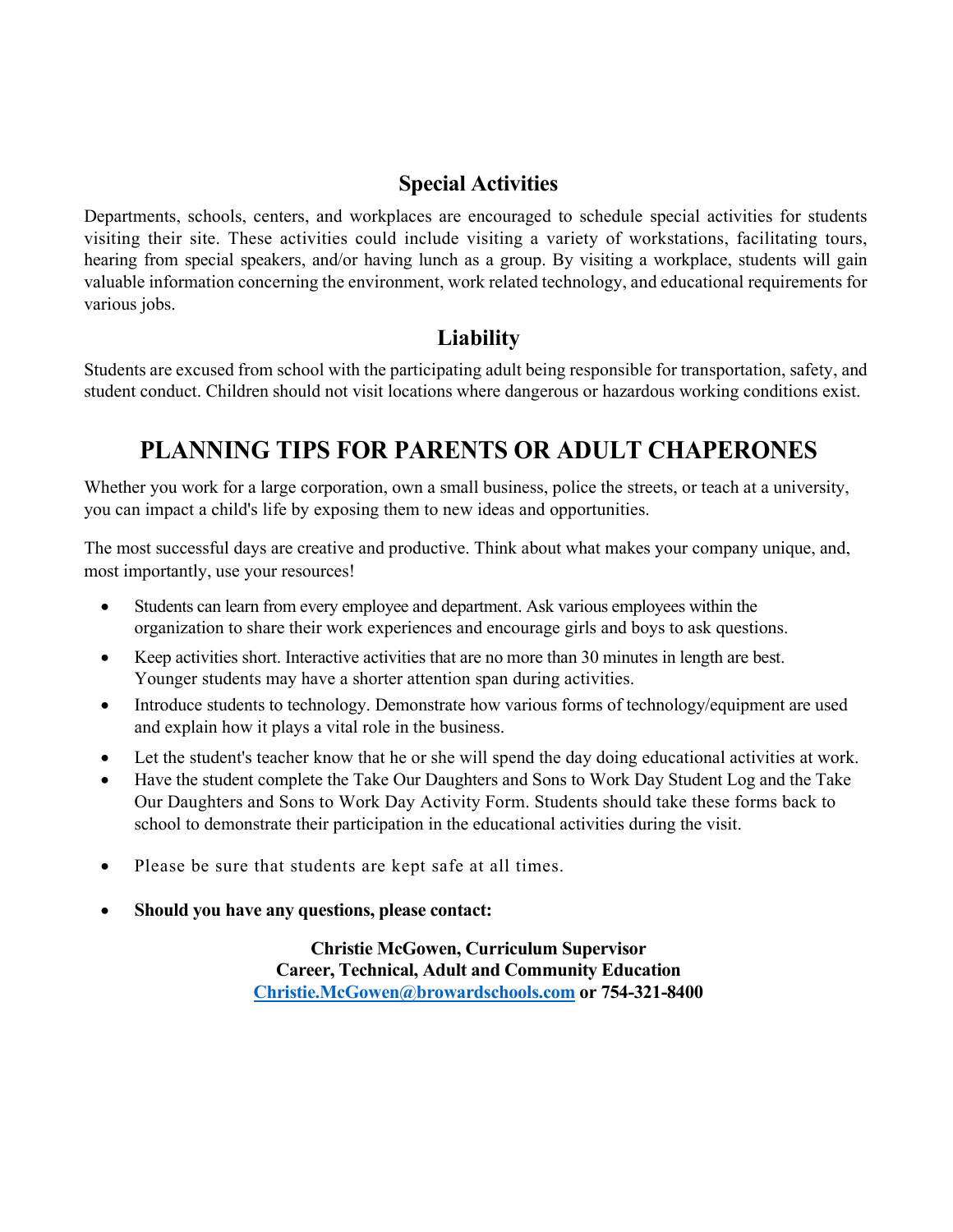## **TAKE OUR DAUGHTERS AND SONS TO WORK DAY LOG**

| Name of Parent/Guardian or Adult Chaperone (Print) ______________________________ |                                                                                                 |  |  |  |
|-----------------------------------------------------------------------------------|-------------------------------------------------------------------------------------------------|--|--|--|
|                                                                                   | Relationship to Student Management of the Student Contract of the Student                       |  |  |  |
|                                                                                   | Signature of Parent/Guardian or Adult Chaperone ________________________________                |  |  |  |
|                                                                                   |                                                                                                 |  |  |  |
|                                                                                   |                                                                                                 |  |  |  |
| <b>TIME</b>                                                                       | Explanation of Activity                                                                         |  |  |  |
| 8:00-8:30                                                                         | <b>EXAMPLE: Arrived at worksite and toured the company. Introduced to</b><br>various employees. |  |  |  |
|                                                                                   |                                                                                                 |  |  |  |
|                                                                                   |                                                                                                 |  |  |  |
|                                                                                   |                                                                                                 |  |  |  |
|                                                                                   |                                                                                                 |  |  |  |
|                                                                                   |                                                                                                 |  |  |  |
|                                                                                   |                                                                                                 |  |  |  |
|                                                                                   |                                                                                                 |  |  |  |
|                                                                                   |                                                                                                 |  |  |  |
|                                                                                   |                                                                                                 |  |  |  |
|                                                                                   |                                                                                                 |  |  |  |
|                                                                                   |                                                                                                 |  |  |  |
|                                                                                   |                                                                                                 |  |  |  |
|                                                                                   |                                                                                                 |  |  |  |
|                                                                                   |                                                                                                 |  |  |  |
|                                                                                   |                                                                                                 |  |  |  |
|                                                                                   |                                                                                                 |  |  |  |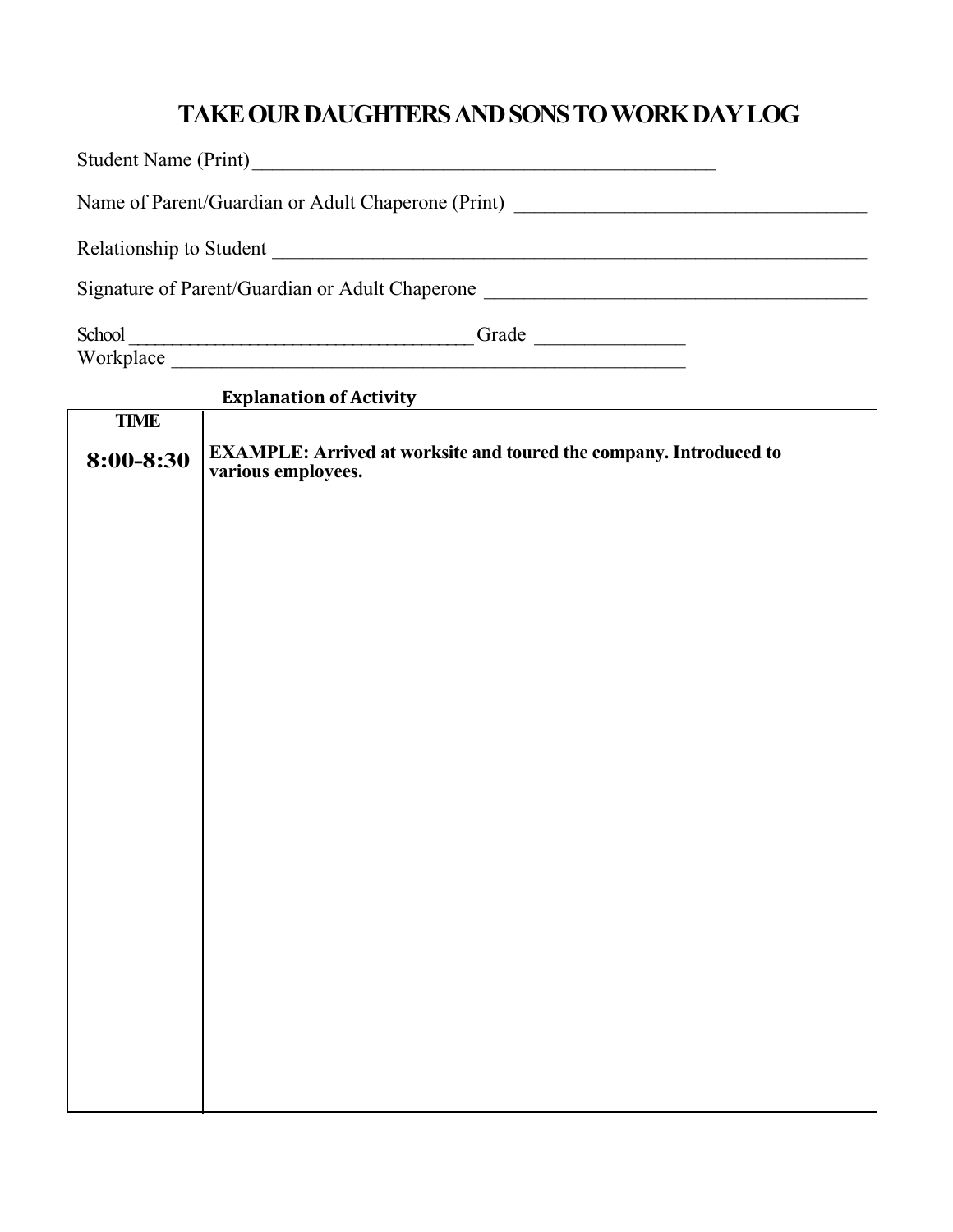|  | - |
|--|---|
|  |   |
|  |   |
|  |   |
|  |   |
|  |   |
|  |   |
|  |   |
|  |   |
|  |   |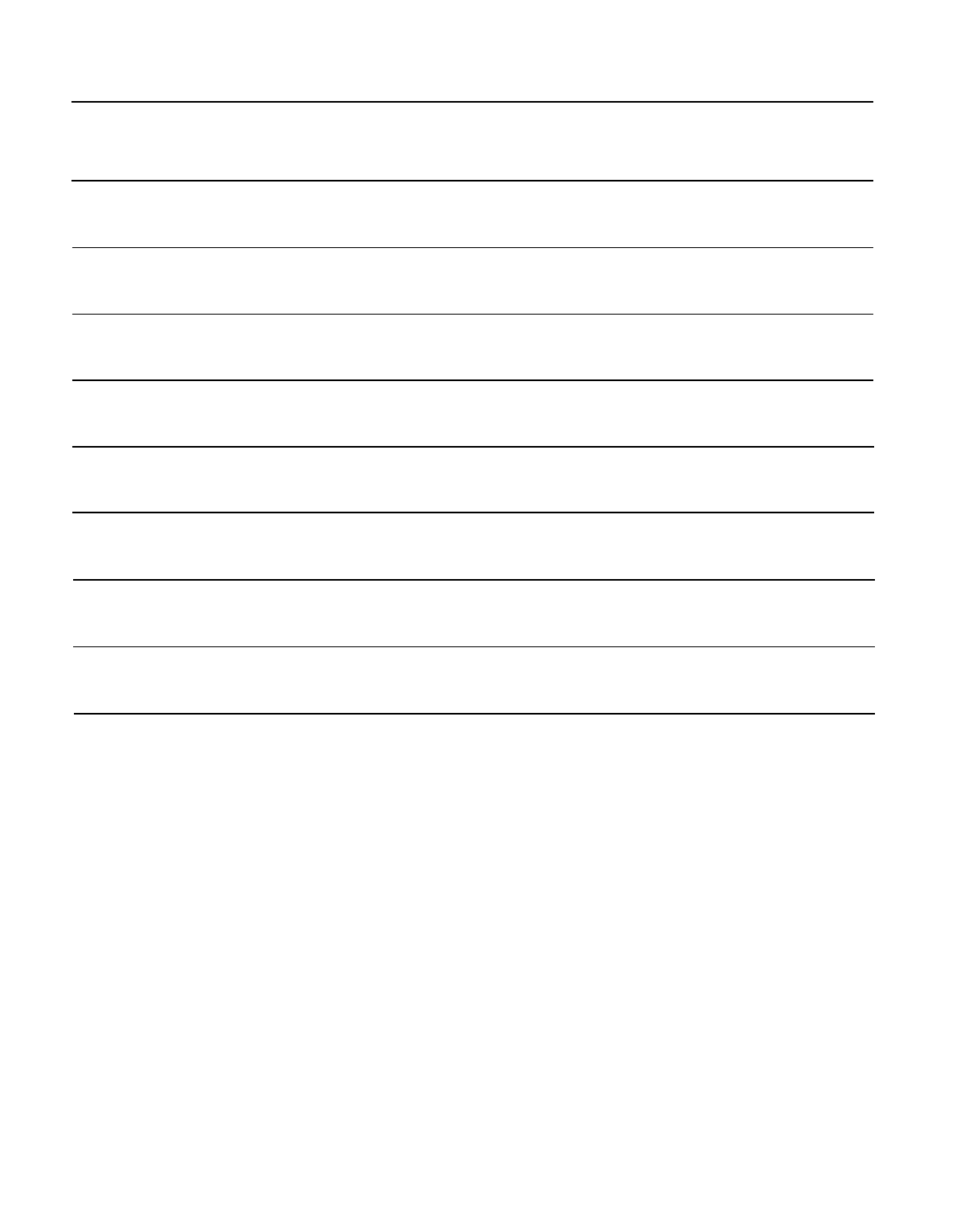#### **TAKE OUR DAUGHTERS AND SONS TO WORK DAY SECONDARY SCHOOL STUDENT ACTIVITY FORM**

|    | Name of Parent/Guardian or Adult Chaperone (Print)______________________________                            |
|----|-------------------------------------------------------------------------------------------------------------|
|    |                                                                                                             |
|    |                                                                                                             |
|    | Fill in the blanks. Share your answers at home with your family and turn completed form in to your teacher. |
|    | 1. What are the job responsibilities and duties of your parent/guardian or adult chaperone?                 |
|    |                                                                                                             |
|    |                                                                                                             |
|    |                                                                                                             |
|    | 2. Which parts of the job were of interest to you?                                                          |
|    |                                                                                                             |
|    |                                                                                                             |
|    |                                                                                                             |
|    | 3. Which parts of the job would you find boring?                                                            |
|    |                                                                                                             |
|    |                                                                                                             |
|    |                                                                                                             |
| 4. | Would you consider a career in this field? Why or why not?                                                  |